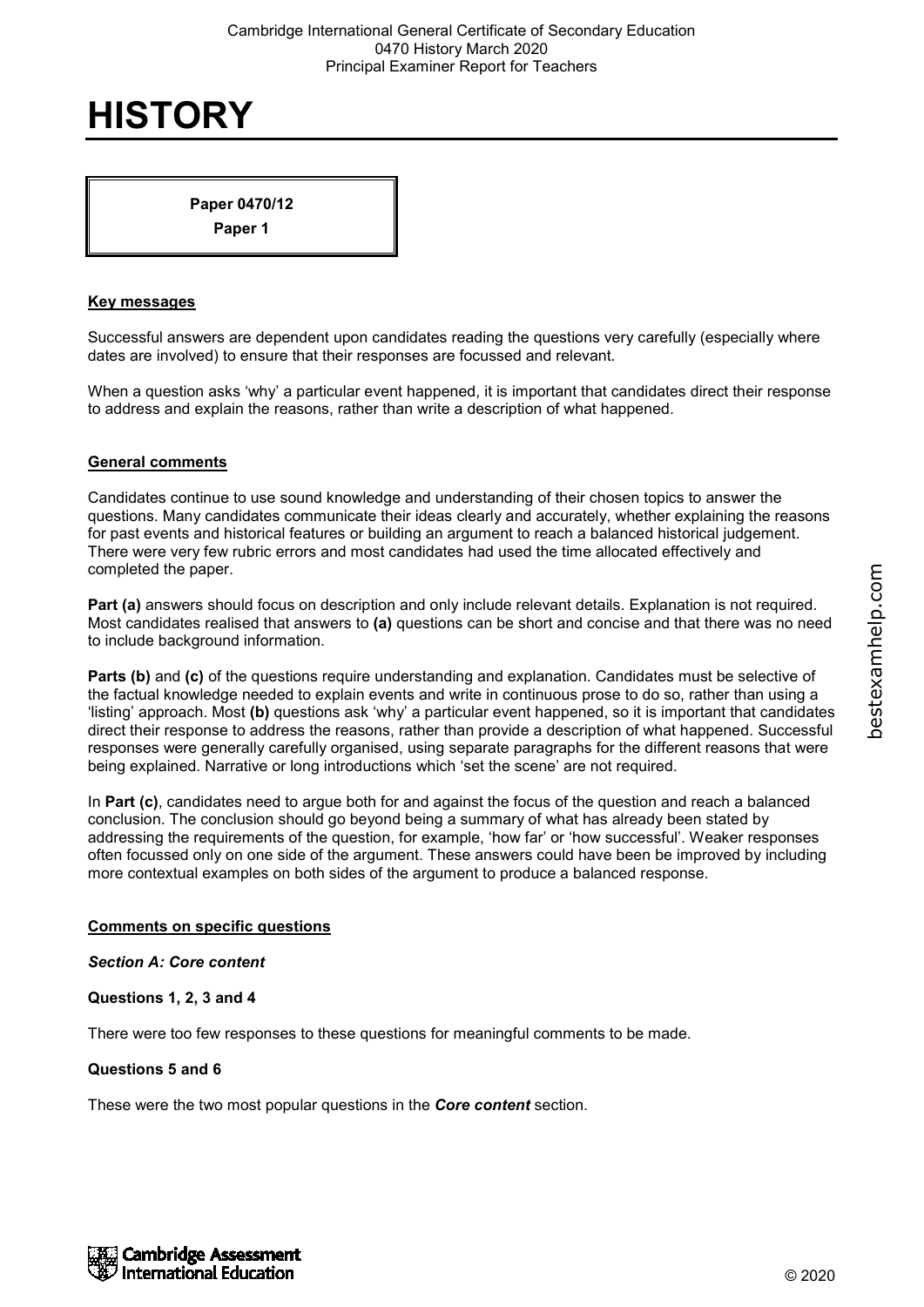#### **Question 5**

- **(a)** Most candidates had a good knowledge of the Treaty of Sevres and many achieved full marks. Such responses included four specific terms from the Treaty, for example, Turkey was punished harshly, the army was reduced to 50 700, they were allowed no aircraft and they had to recognise the independence of the Kingdom of Hejaz. Candidates could also have gained marks by describing the breakup of the Ottoman Empire by showing the movement of Turkish territory to other countries, for example, Thrace to Greece. Answers which showed the involvement of Britain and France in Turkish financial and economic affairs and the ruling of mandated territories from the Turkish Empire, also gained credit. Some candidates' answers to this question were too long. They had gained the maximum marks in the first few lines but went on to write nearly a page. This took time away from **parts (b)** and **(c)** which required explanation. There was a small number of candidates hat did not know the Treaty and left the space blank or confused it with the Treaty of Versailles.
- **(b)** There were mixed responses to this question. The terms of the Treaty of Versailles were well known and often recalled in great detail, but less successful responses focussed on why Germans hated the Treaty and the economic impact on Germany, rather than emphasising the damaging political effect. Other responses included information from after 1923, which was not relevant. Successful responses explained two damaging political impacts. First, by linking the harsh terms of the Versailles Treaty to Ebert's Government, which was blamed for signing the Treaty and referred to as 'The November Criminals'. The Germans felt that they had been 'stabbed in the back' by the new Weimar Government. Secondly, these responses then explained how the government had to face rebellions from left- and right-wing groups including the Communists and the Kapp Putsch, or it had to face an invasion because of the failure to pay reparations.
- **(c)** Candidates needed to produce a well-balanced answer explaining why Clemenceau and Wilson were satisfied and dissatisfied with the Treaty of Versailles. Many responses included detailed explanations of the aims of both leaders and the reasoning behind these aims, with no reference to the terms. The most successful responses linked an aim to a term in the Treaty and then explained the feelings of the leader. For example, Clemenceau's main aim was to ensure that Germany could never threaten France again. He was therefore pleased with the restrictions on the German forces, including the limit of the army to 100 000 men and the banning of conscription. Although the Rhineland was demilitarised which made France's eastern border more secure, Clemenceau was disappointed that it was not made into an independent state. Many candidates were also able to explain that Wilson was happy with the setting up of the League of Nations and that some people got self-determination, which saw the recreation of Poland and creation of Czechoslovakia and Yugoslavia. To achieve a very strong response, two explanations of one of the leader's reactions and at least one reason from the other were required. Some weaker responses included the feelings of Lloyd George, which lacked relevance to this question.

## **Question 6**

- **(a)** This question worked well for most candidates, who understood the way in which the League of Nations dealt with Upper Silesia. The best responses stated that the League, being asked to settle the dispute between Germany and Poland, arranged a plebiscite and as a result in 1921 divided Upper Silesia between Germany and Poland. Successful responses could also have included that rail links between the two parts were safeguarded, as well as that arrangements were made for water and power to be supplied from one side of the border to the other. Weaker responses were characterised by a lack of factual knowledge, often confusing the events in Upper Silesia in 1921 with Hitler's role in the Saar plebiscite in 1935.
- **(b)** There were mixed responses to this question. Good answers were characterised by the identification and explanation of reasons as to why Haile Selassie was unhappy with the way the League dealt with the Italian invasion of Abyssinia. The most common reason explained was the self-interest of Britain and France, supported by details of the inconsistency in imposing sanctions, the failure to close the Suez Canal and the Hoare-Laval Pact, which gave most of Abyssinia to Italy. Other responses included details of the background to the invasion, including reasons why Mussolini launched the invasion, which lacked relevance. Alternatively, they included general information about why the League of Nations failed, with no specific reference to Abyssinia.
- **(c)** Very good understanding was shown of the humanitarian work of the League and many responses were very strong on this side of the argument. These responses separated the different agencies

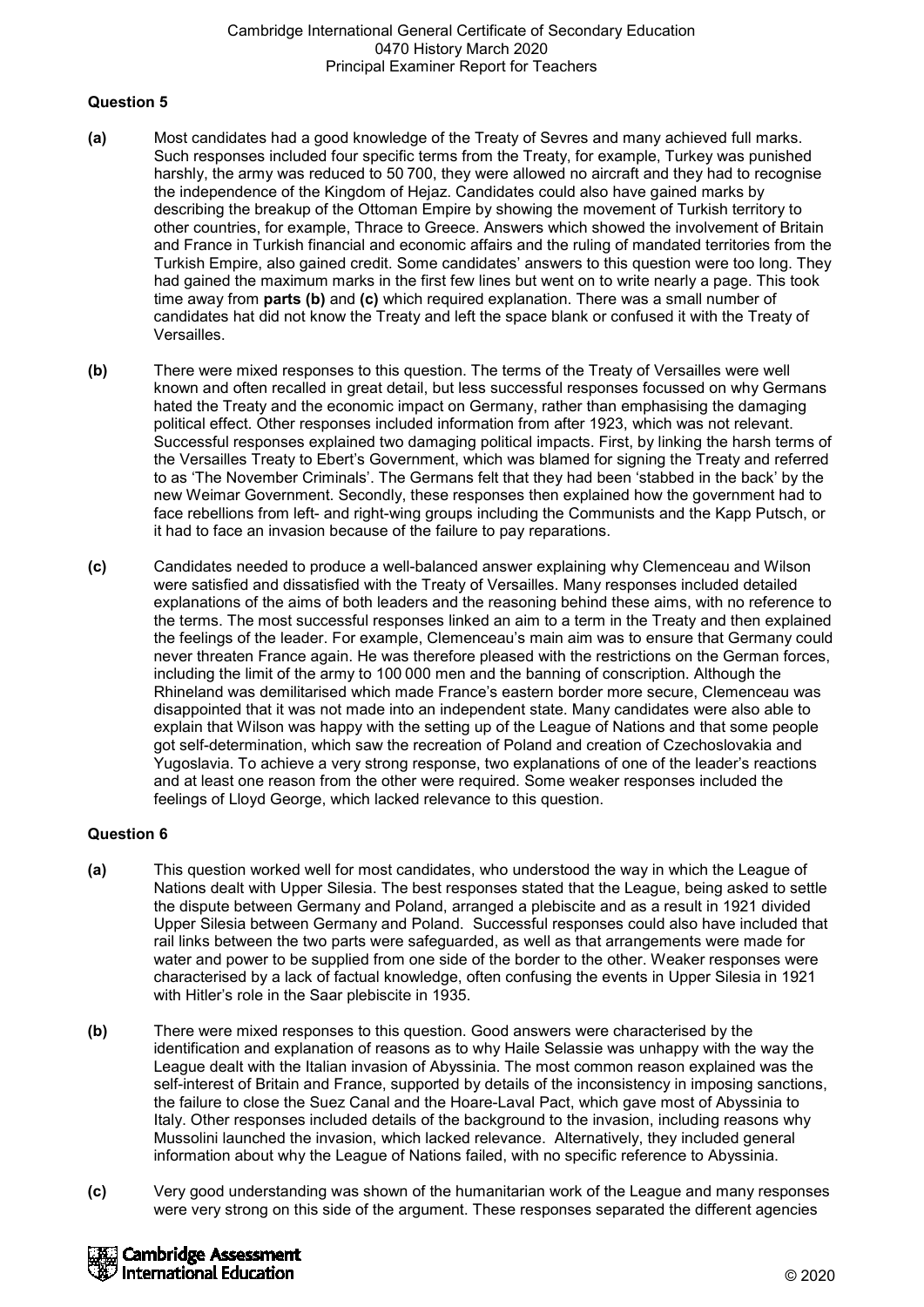into paragraphs and gave detailed explanations of their work and impact on society. A number of responses could have been improved by some balance and the inclusion of some detail on the League's failure over Manchuria, and not by not concentrating on why Japan invaded Manchuria, which was irrelevant. Some answers wrote generally on why the League of Nations failed, with no specific reference to Manchuria. Successful responses used details of the events of the Manchurian Crisis to explain why the League failed to handle the crisis successfully. Most included that the League's decision making was slow and when the Lytton Committee reported back, citing that Japan had acted unlawfully, Japan resigned from the League and invaded Jehol Province. The League's failure to stop Japanese expansion showed Mussolini and Hitler that they could also get away with aggression as well. Successful responses explained both the impact of the humanitarian work of the League's agencies and the failure over the Japanese invasion of Manchuria.

## **Question 7**

- **(a)** There were mixed responses to this question. It is important that candidates read the dates in the question carefully as a number of responses included details from the Soviet response to the Prague Spring in 1968, which lacked relevance to this question. Effective responses included four accurate factual details, of how the Communists took over Czechoslovakia between 1945 and 1948, for example: elections were held after the war, which gave Communists powerful positions in a coalition government. The Communists gradually took control of key parts of the government and arrested and imprisoned political rivals. The role of Benes and the murder of Jan Masaryk also gained credit.
- **(b)** Good understanding was shown of the Marshall Plan and why many Western European countries welcomed it. The two most common reasons identified and explained were that it would help them recover economically after the war and that it would help to prevent the spread of Communism. Some candidates shifted the focus of the question and wrote lengthy accounts of why Truman introduced the Marshall Plan and the benefits it brought to America which was not the focus of the question.
- **(c)** There were a number of well-developed and balanced answers to this question, with candidates assessing how far Stalin's policy towards Europe was defensive between 1945 and 1949. Stronger responses explained that, to some extent, Stalin's policy could be considered to be defensive as the Soviet Union had suffered such terrible losses in the war and Stalin's greatest fear was another future attack by a recovered and strong Germany. His suspicions of Western Europe dated back to western interference in the Russian Civil War and he wanted a ring of Communist countries in Eastern Europe to protect the Soviet Union from future attack. On the other side of the argument, responses argued that Stalin's policy could be seen as aggressive as he did not keep to the agreements made at Yalta and Potsdam and his blockade of Berlin was another aggressive move, designed to get the west out of Berlin. Weaker responses included details of events outside the time span, including the setting up of the Warsaw Pact, the events in Hungary in 1956 and the building of the Berlin Wall.

## **Question 8**

- **(a)** Candidates performed well on this question and had a good understanding of the Shah's programme to modernise Iran. They were many examples to choose from, including his introduction of the White Revolution, the abolition of feudalism, women gaining the vote and his health and education reforms. Weaker responses were characterised by general statements such as his programme made 'things better'.
- **(b)** The importance of protecting oil supplies to the west was recognised by the majority of candidates answering this question. Strong responses were characterised by the explanation of two reasons why several Western Powers supported Iraq in the Iran-Iraq War, one of which was the issue of oil. The other most common reason explained was that they were worried about Iran becoming too powerful in the Gulf region and they could get on much better with Iraq than the anti-western Islamic regime in Iran. Some responses included information on how Western Powers supported Iraq during the course of the war which lacked relevance to the question set.
- **(c)** This question worked well for most candidates. Successful responses to this question included contextual examples to produce a well-balanced answer by arguing for and against the focus of the question. Most responses started by supporting the assertion, that Saddam was right when he declared victory for Iraq in the Iran-Iraq War. They included details on the strength of Iraq at the

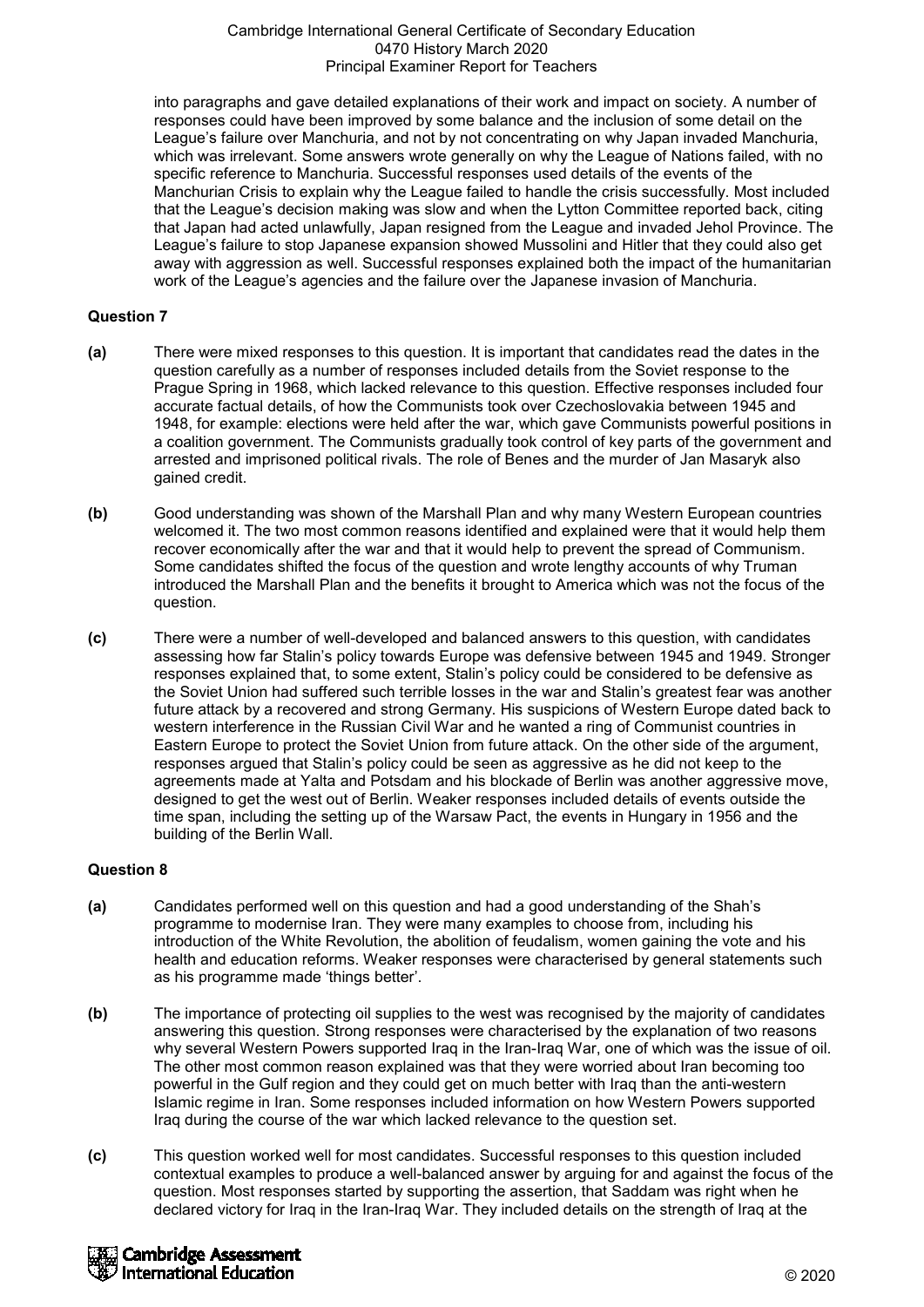end of the war, the poor economic situation in Iran and the fact that it was Khomeini who had wanted a ceasefire. On the other side of the argument, candidates were able to explain that despite Saddam claiming victory, he was wrong, usually using the economic devastation within Iraq at the end of the war to substantiate their argument. Many responses also concluded that neither side had won, as both sides were devastated by the war. Less successful responses included details on the causes of the war, with no reference to the question.

## *Section B: Depth Studies*

#### **Questions 9 and 10**

There were too few responses to these questions for meaningful comments to be made.

#### **Question 11**

This was the most popular question of the Depth Studies

- **(a)** The majority of candidates gained full marks for this question as they had a good understanding of the events of the Munich Putsch. Most included that it was an attempt by Hitler to overthrow the Weimar Republic in 1923. He hijacked a local government meeting in Bavaria and announced he was taking over and was joined by Ludendorff. Responses also included a wide range of other relevant features, such as Weimar government forces hitting back, Nazis being killed, and Hitler being arrested. Some responses were unnecessarily long as a result of including the background and results of the Putsch, which were nor needed.
- **(b)** This question was well answered. Successful responses contained two detailed explanations for the Nazi success in the elections in the years 1930 to 1932. Most usually identified reasons such as: the significant impact of the Great Depression, the use of propaganda and the impact of negative cohesion. Candidates then had the opportunity to explain why and how the Nazis' policies became popular, in contrast to those of the Weimar Government. A successful and significant area to explain was the use of propaganda by Goebbels and the abilities of Hitler as an orator during his tours round the country during these elections. It is important to note the date limits of the question. Weaker responses included details of the impact of the Munich Putsch and described events after Hitler became Chancellor.
- **(c)** There were a number of well-developed and balanced responses to this question, which explained whether the Enabling Act or the Night of Long Knives was more important in Hitler consolidating his power. Strong responses explained that the Enabling Act allowed Hitler to pass laws without going through the Reichstag, which basically gave him dictatorial powers. This meant that he could now deal with his opponents. He banned other parties and trade unions and controlled local government. They then explained the impact of the Night of Long Knives and the removal of Rohm, who had been a particular threat to Hitler. Further credit was gained when candidates explained that army leaders were especially pleased with Hitler's actions over the SA and the reasons why they were pleased. Some candidates spent time including other ways in which Hitler consolidated his power, which lacked relevance to this question. Less successful responses either had no knowledge of the Enabling Act or confused the Act with the Emergency Decrees, while some other candidates confused the Night of Long Knives with Kristallnacht.

#### **Question 12**

**(a)** The majority of candidates were familiar with the activities of the Edelweiss Pirates and gained full marks by stating that they were teenagers who liked to go camping and hiking and they attacked members of the Hitler Youth and even the Gestapo. A common misconception was that the Edelweiss Pirates and the 'Swing' Movement were the same group. Weaker responses wrote in general terms about the Edelweiss Pirates, for example who they were, without mentioning their activities.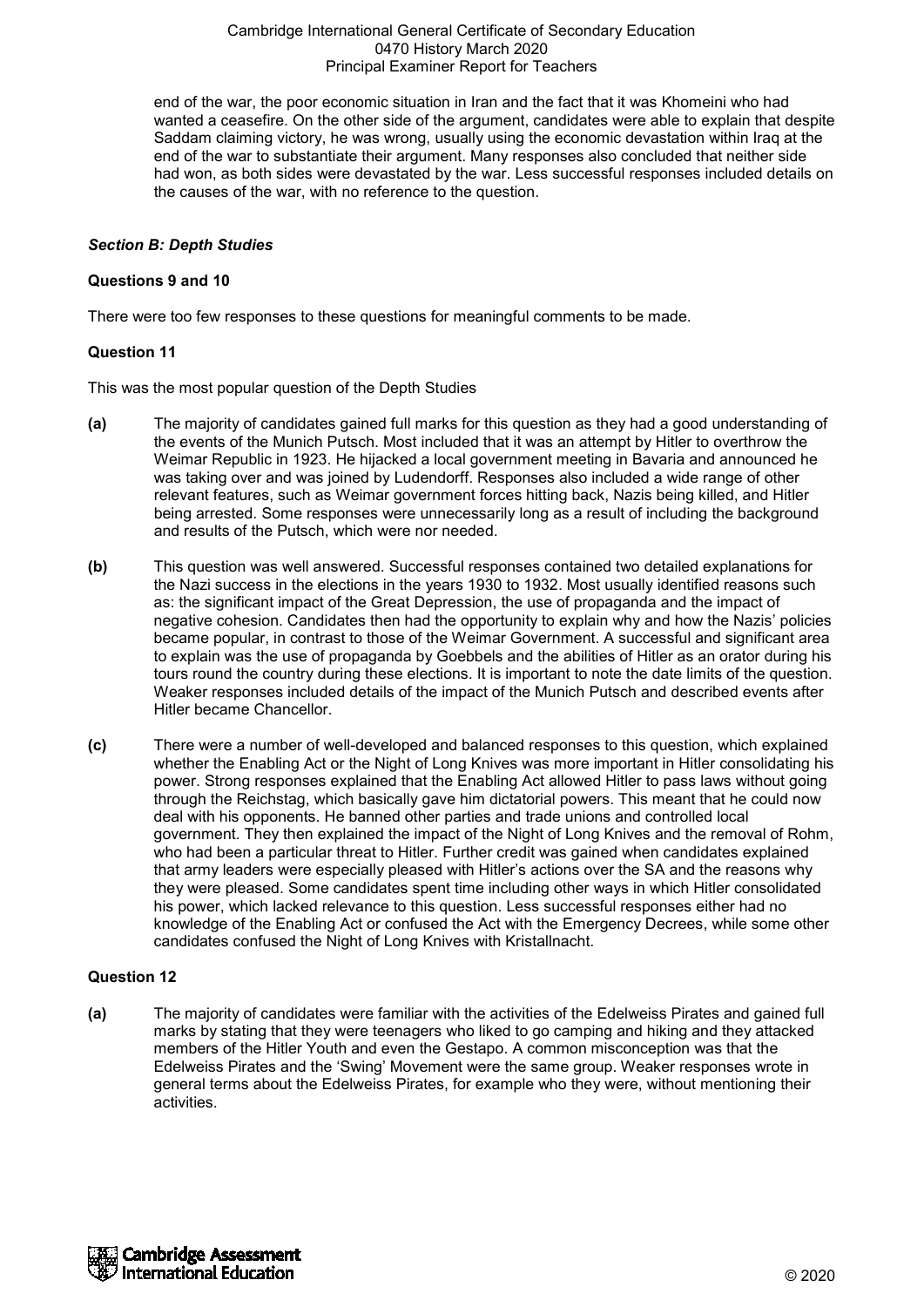- **(b)** Good understanding was shown of at least one reason why the Nazis introduced the 'Final Solution'. The most common reason identified and explained was Hitler's hatred and distrust of the Jews, including his 'Master Race' Theory. Some candidates encountered challenges explaining a second supported reason and instead wrote at length about how the Jews were rounded up and the conditions in the concentration camps, which lacked relevance to this question.
- **(c)** Successful responses were characterised by at least two well-explained arguments on both sides of the debate. Most candidates found ample evidence to show how Hitler won over young Germans through the Hitler Youth by providing activities such as hiking, camping and marching in exciting parades, whilst at the same time indoctrinating them with Nazi ideas to ensure that their first loyalty was to Hitler. Credit was also given for responses which included that not all young people were members of the Hitler Youth and that it had to be made compulsory in 1936. Good understanding was shown of the changes that Hitler brought into the curriculum, most notably in History, Biology and Physical Education, in order to indoctrinate children with Nazi ideas from a very young age. Some responses included other ways in which Hitler won over the German youth, including propaganda and the work of the Gestapo, which were not relevant to this question. Weaker responses included long descriptions of the Hitler Youth activities and the subjects that the Nazis wanted taught in schools, with no assessment as to how effective they were. A number of candidates could have improved their responses by focussing on the key words in the question, including, in this case, 'effective'.

## **Questions 13 and 14**

There were too few responses to these questions for meaningful comments to be made.

#### **Question 15**

- **(a)** Candidates performed well on this question and had a good understanding of the new methods used by the car industry to build and sell cars. Very strong answers were achieved by those identifying the following features: use of the assembly line, mass production, introduction of hire purchase and the use of widespread of advertising.
- **(b)** Good understanding was shown of one reason, most notably, overproduction, as to why farmers did not benefit from the economic 'boom'. Strong responses explained that now the war was over, Europe could grow the food it needed and did not need such large imports from America. This meant that large amounts of grain were being produced that nobody wanted, resulting in prices dropping, leaving farmers with less income and many of them leaving the land, as they could not pay their mortgages. Weaker responses struggled to explain a second reason and although they could identify reasons, such as Canadian competition and mechanisation, there was often no explanation provided.
- **(c)** There were mixed responses to this question, with many being one sided. Candidates were more familiar with the ways in which American industry did well in the 1920s than they were with the industries that did not do well. Successful responses were able to explain the demand for certain industries including car, steel, building and construction, and consumer goods. They also noted that the expansion of these industries was helped by developments in advertising, hire purchase and Republican policies. Strong responses also challenged the assertion by including examples of industries that did not do well - usually the older industries such as coal, cotton and wool, and reasons for this. Weaker responses tended to include all the industries which boomed in one paragraph but no explanation as to why.

## **Questions 16, 17, 18, 19, 20, 21 and 22**

There were too few responses to these questions for meaningful comments to be made.

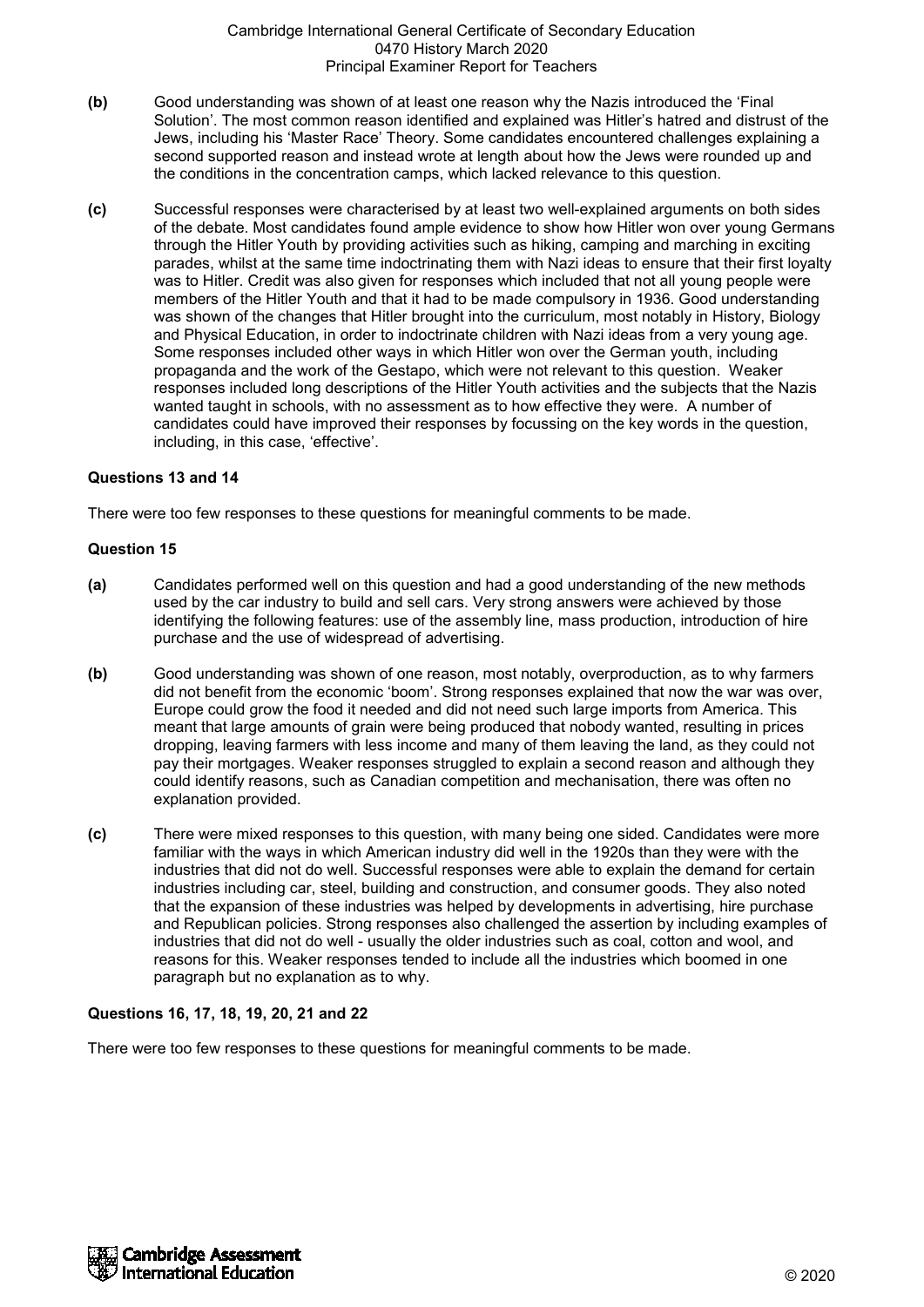**Paper 0470/22**

**Paper 2**

#### **Key messages**

All the questions are primarily about the sources. Contextual knowledge should be used to enable candidates to interpret and use the sources more effectively.

When candidates use quotations from sources, they must give the quotation in full. They should not use ellipses and omit words from the quotation.

Responses should not rely upon assertions. Candidates should support their answers with reference to source content or, where appropriate, relevant contextual knowledge.

It is important to do exactly what the questions asks e.g. if a question asks about the impression a source gives, it is not necessary to evaluate the source.

It is also important to give a clear response to the main issues in a question. For example, if a question asks whether candidates are surprised by a source, candidates must, preferably at the beginning of their response, make a clear statement about whether they are surprised or not. This then needs to be supported.

When comparing sources, candidates should attempt to produce direct comparisons from the beginning of their responses. It is not necessary to first analyse each source. The analysis should come naturally as part of the comparison.

## **General comments**

There were many sound scripts and a small number that were outstandingly good or rather weak. It was clear that most candidates understood the sources and what the questions were asking them to do. There were some particularly good interpretations and use of cartoons. Candidates were also good at comparing sources. Contextual knowledge was adequate and was often used appropriately. Many candidates could have performed more strongly on **Question 6** (see the comments below relating to this question).

#### **Comments on specific questions**

#### *Option A: Nineteenth century topic*

There were too few responses for any meaningful comments to be made.

#### *Option B: Twentieth century topic*

#### **Question 1**

This question produced a wide range of responses. Nearly all candidates attempted to make a judgement about how useful the source is. The weakest responses mistakenly assumed that Source A is about the Cuban Missile Crisis. They explicitly stated that the events described in Source A are the events of the Crisis, for example, they thought the reference in Source A to Khrushchev acting in a hostile way is a reference to the placing of missiles in Cuba. The best responses demonstrated an understanding that although the source is not about the Crisis, it is possible to use it to improve our understanding of the Crisis. For example, Kennedy's concern in Source A that Khrushchev thinks of him as weak helps explain why Kennedy was so determined to stand up to Khrushchev during the Crisis.

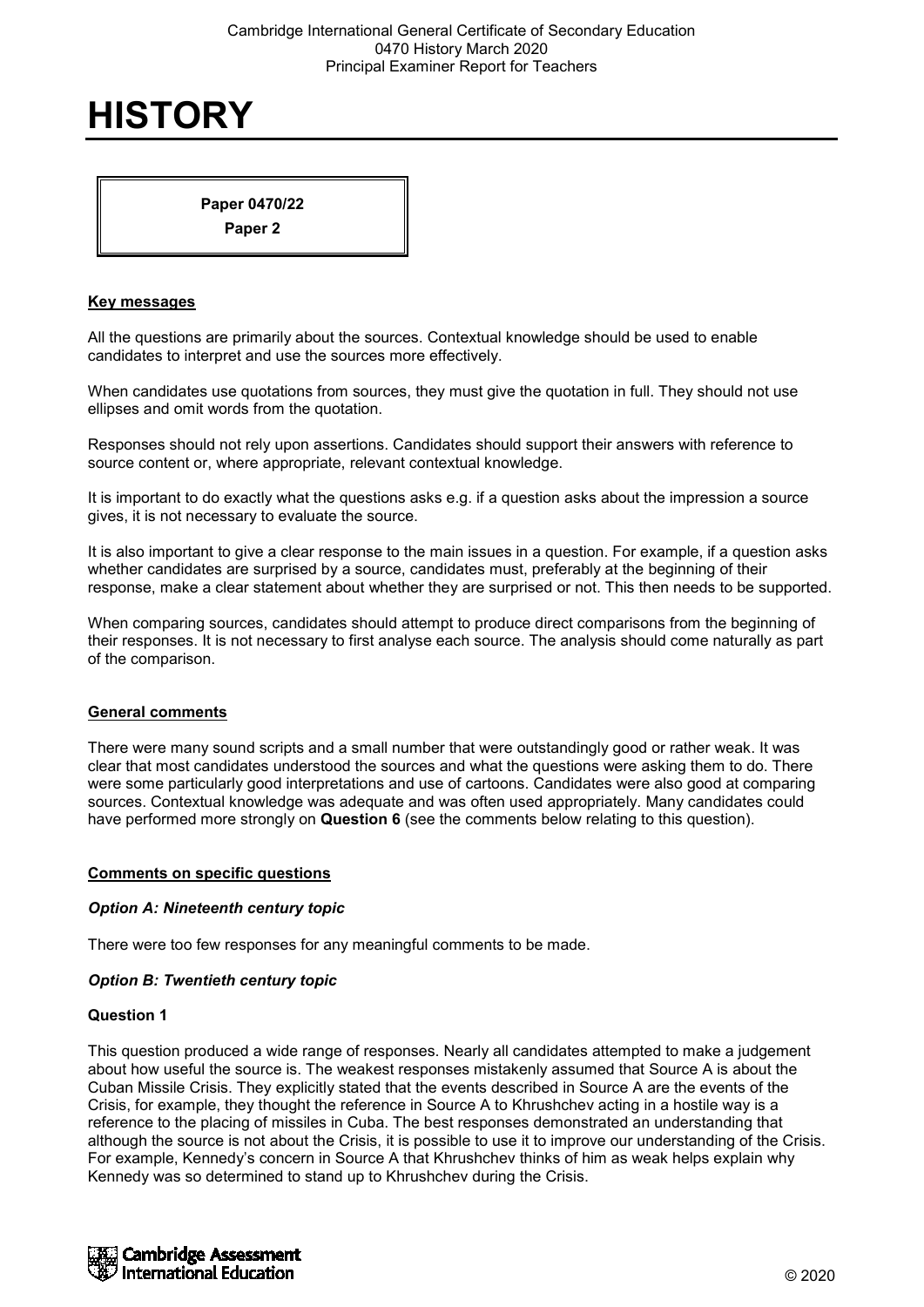A few candidates wrote sound responses by focusing on Kennedy's purpose in Source A and arguing that the source is not useful because Kennedy is trying to create a certain impression of either himself or of Khrushchev. The majority of candidates did not make the mistake of claiming that Source A describes the Crisis. Instead, they explained how some of the information in the source is useful in a general sense, without explicitly linking this explanation to events of the Crisis, for example, 'I think Source A is useful evidence about the Cuban Missile Crisis because it tells us that Kennedy was inexperienced and needed to get Khrushchev to respect him.'

## **Question 2**

In Source B Khrushchev attempts to give us very positive impressions of himself and his actions during the Crisis. A good number of candidates understood and accepted these positive impressions and used Source B to support their responses. They explained that Source B suggests Khrushchev was in control (for example, 'I started it', 'I take complete responsibility'), that he was reasonable and understanding towards Kennedy (for example, 'we have to look for a dignified way out of this conflict'), and that he wanted peace. However, more thoughtful responses realised what Khrushchev was up to in his memoirs and explained how he can be seen as condescending, boastful, self-promoting or someone who wanted to take all the credit. The best responses set Source B into a broader context and focused on Khrushchev's purpose. They realised that Khrushchev was trying to rescue his historical reputation after he was toppled from power or had, in the eyes of many people in the Soviet Union, been defeated in the Crisis. The weakest responses simply paraphrased the source and were unable to make any valid inferences or made inferences but did not support them with evidence from Source B.

## **Question 3**

This question was answered well. In questions like this one it is important that candidates try to focus on what they think the cartoonist's point of view is. This involves going beyond the big message of the cartoon and explaining what point of view is suggested by this big message. This is why the question asks about the cartoonist, rather than just the cartoon. The big message of this cartoon is that the US has the upper hand in the Crisis but the cartoonist's point of view is pro-American – that it is a good thing that the US had the upper hand or that the US was in the right. A reasonable number of candidates managed to recognise this. The cartoon also contains many sub-messages, for example, the USSR is weak, the situation was tense, the US is strong and there were very few candidates who did not provide at least one of these.

## **Question 4**

This question was also answered well, with many candidates able to at least compare valid sub-messages of the two cartoons. There were few misinterpretations of the cartoons and few candidates neglected to make a valid comparison. Some candidates did explain the two cartoons separately but then managed to make a direct comparison in their final paragraphs. Sub-messages include that it was a personal struggle between the two Presidents, tensions were high, and they were on the brink of war. The best responses compared the big messages of the two cartoons – that Kennedy had the upper-hand over Khrushchev. This is indicated by the quotation in Source D which refers to Khrushchev (a reasonable number of candidates were familiar with this quotation), and by Khrushchev sweating in Source E. Some candidates attempted to argue that Kennedy has the upper hand in one cartoon but in the other the two leaders are shown as equal. This is not the case.

## **Question 5**

Most candidates used the disagreement between Sources F and G to state that they were surprised by Source F. They explained that in Source F, Kennedy claims that the USA was in real danger, while Source G claims that the US had nothing to fear because of its overwhelmingly superior strength. Better responses were based on an understanding that to answer the question well, at least one of the sources needs to be evaluated. For example, it can be argued that Source F is not at all surprising because Kennedy wanted to alert Americans to the dangers posed by the missiles because he wanted their support for his actions. This means that even although it is possible to find disagreements between Sources F and G, these do not make F surprising. A reasonable number of candidates demonstrated this understanding and so provided strong responses. It is important that candidates make a clear statement about whether they are surprised or not. A number analysed the sources quite well but did not go on to reach a clear conclusion about the issue of surprise.

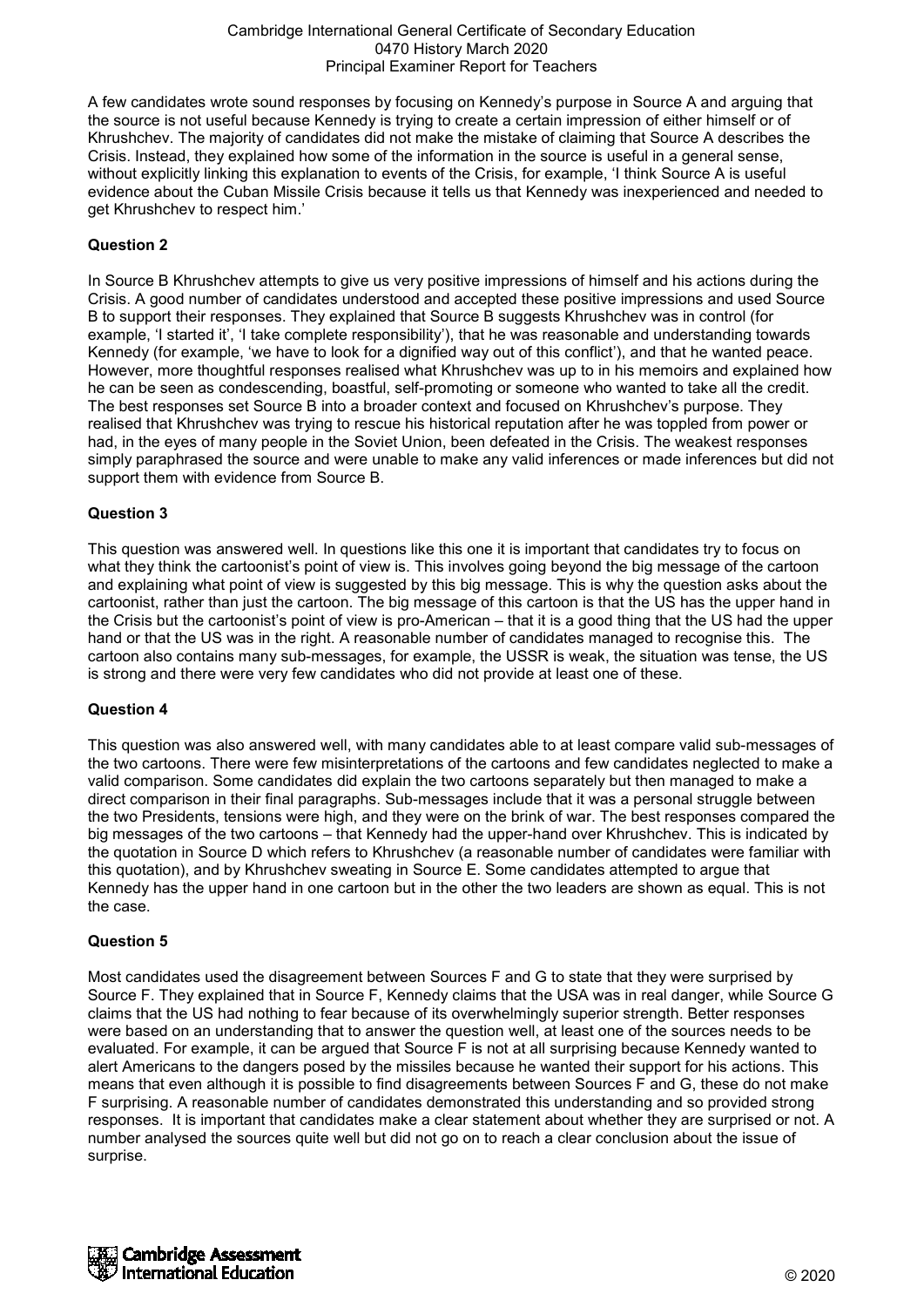#### **Question 6**

This question produced a range of responses. Some would have benefitted from keeping a focus on the hypothesis stated in this question. There was a tendency for candidates to write about the sources without using them to test the hypothesis. There was also a tendency to not make the best use of the sources, for example by using abbreviated quotations or by neglecting to focus on the crucial part of a source. The following is an example of an adequate use of a source for this question: 'Source F does not support the idea that the Crisis was about personal rivalry. This is because Kennedy is worried about the threat posed by the missiles of a nuclear strike against American cities. He is far more worried about this than any personal rivalry with Khrushchev.' Better responses tended to use the sources as directly and concisely as this, and others would have been improved by adopting a similar approach. Candidates found it easier to explain ways in which the sources supported the hypothesis. It should be noted that a reasonable number of candidates did provide good answers, although it was rare to see effective evaluation of the sources.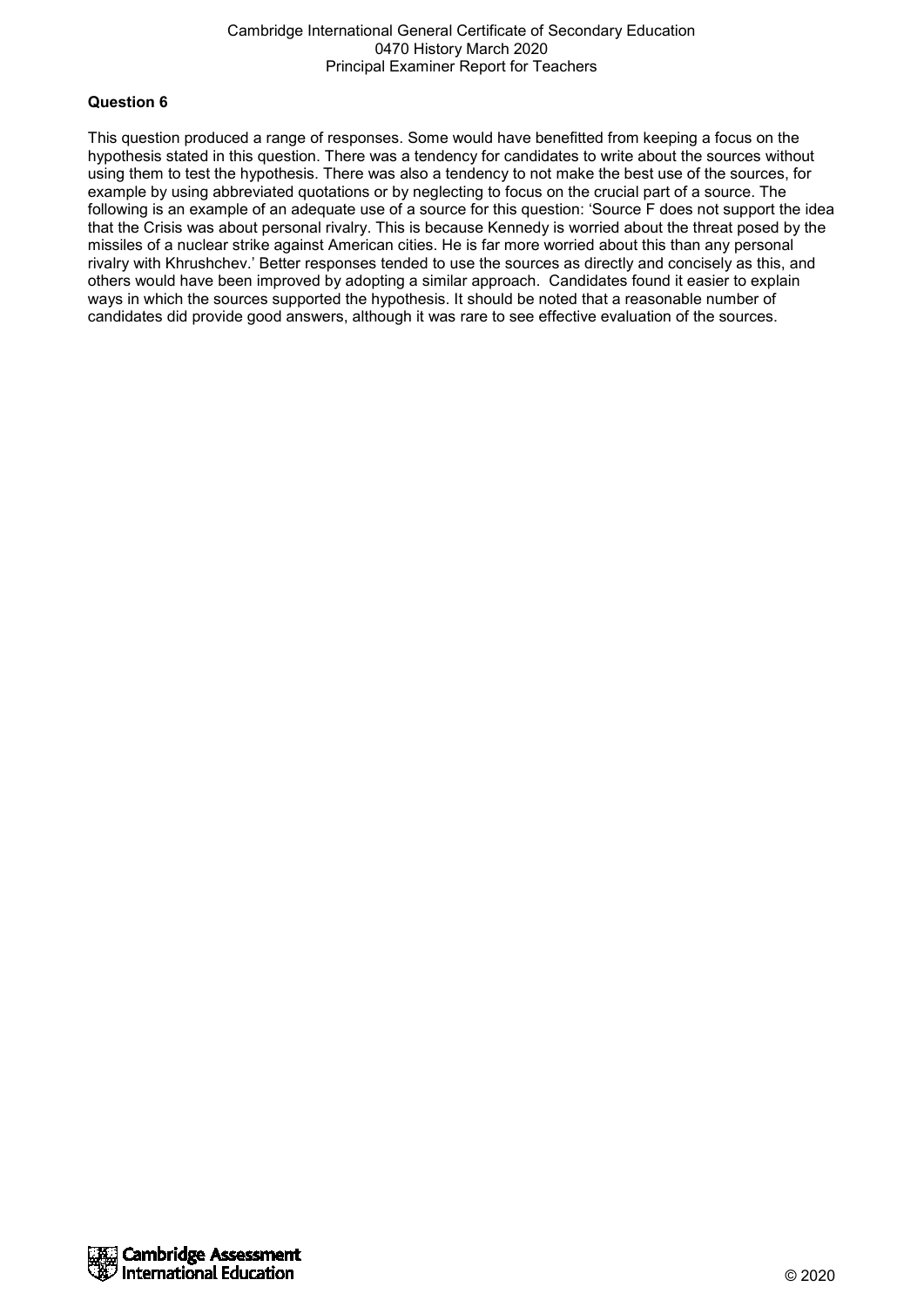**Paper 0470/03 Coursework**

There were too few candidates for a meaningful report to be produced.

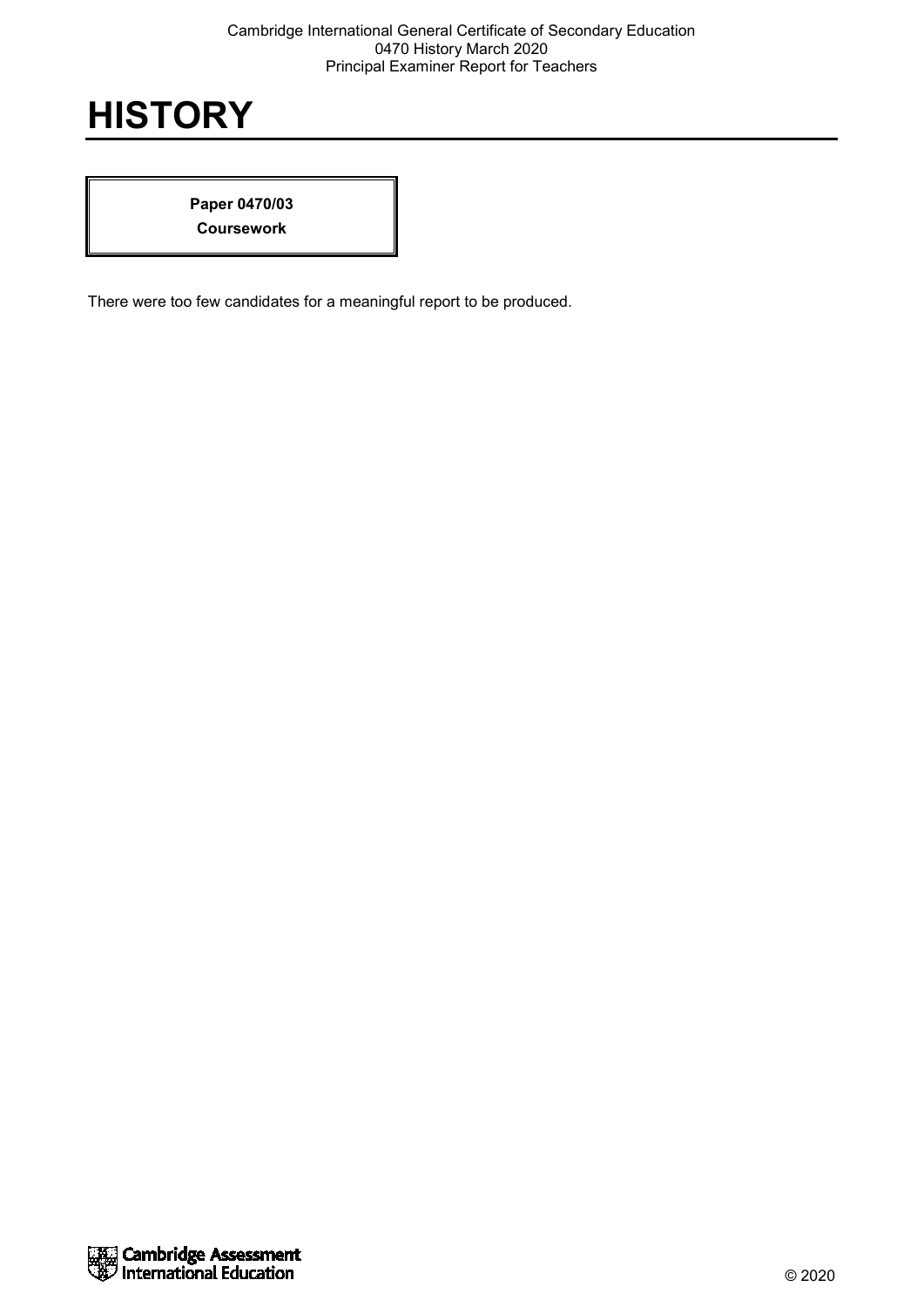#### **Paper 0470/42**

**Alternative to Coursework**

#### **Key messages**

Candidates are required to give an extended response to one question from a choice of two from their chosen Depth Study. Responses should be balanced answers that are well-structured, analytical and address the question of importance or significance. An in-depth and wide range of knowledge is required to support arguments and reach conclusions.

## **General comments**

A small range of Depth Studies were undertaken. Depth Study B: Germany, 1918–45 was the most popular choice among candidates, followed by Depth Study D: The United States, 1919–41. Some candidates also attempted Depth Study A: The First World War, 1914-18 and Depth Study C: Russia, 1905–41. There were too few attempts at Depth Study E (China), Depth Study F (South Africa) or Depth Study G (Israelis and Palestinians) to make any meaningful comments.

Good responses had been well-planned and were able to use a wide range of material to give balanced responses with supported explanations. The very best answers also gave supported judgements and conclusions, but many responses would have benefitted from a sustained line of argument throughout the response. There were very few rubric errors where candidates had attempted both questions from the Depth Study or multiple Depth Studies. Less successful answers contained much narrative or description or did not properly address the question that was set. These candidates wrote long narrative accounts of the topic or Depth Study in general instead of focussing on the parameters set by the question. Some candidates also strayed from the chronology set out in the question which sometimes led to sections of the response lacking relevance. Candidates need to read the question carefully before answering and ensure that their response focuses on importance or significance.

## **Comments on specific questions**

#### **Depth Study A: The First World War, 1914–18**

**Question 1** much more widely answered, with only a small number of candidates attempting **Question 2**.

**Question 1** was generally well answered. Candidates tended to focus on the requirements of the question and were very knowledgeable about the resistance Belgium put up in the initial stages of the German advance. Stronger answers explained how Belgian resistance was important in delaying the Schlieffen Plan and how it pushed Britain into joining the war. This was balanced by examining other factors such as the rapid Russian mobilisation, actions from the French military command, key battles at Mons, the Marne and Ypres, as well as the lack of effective tactics against the new weapons. Weaker responses tended to be descriptive rather than analytical, and often struggled to get to grips with the question, giving a narrative of the early stages of the war on the Western Front or going into too much detail about the origins of the Schlieffen Plan. A few responses strayed outside of the parameters of the question and examined post-1914 material such as the Battle of the Somme or even later, which lacked relevance. It is important not to go beyond the chronology set out in the question.

## **Question 2**

There were too few responses to this question for any meaningful comments to be made.

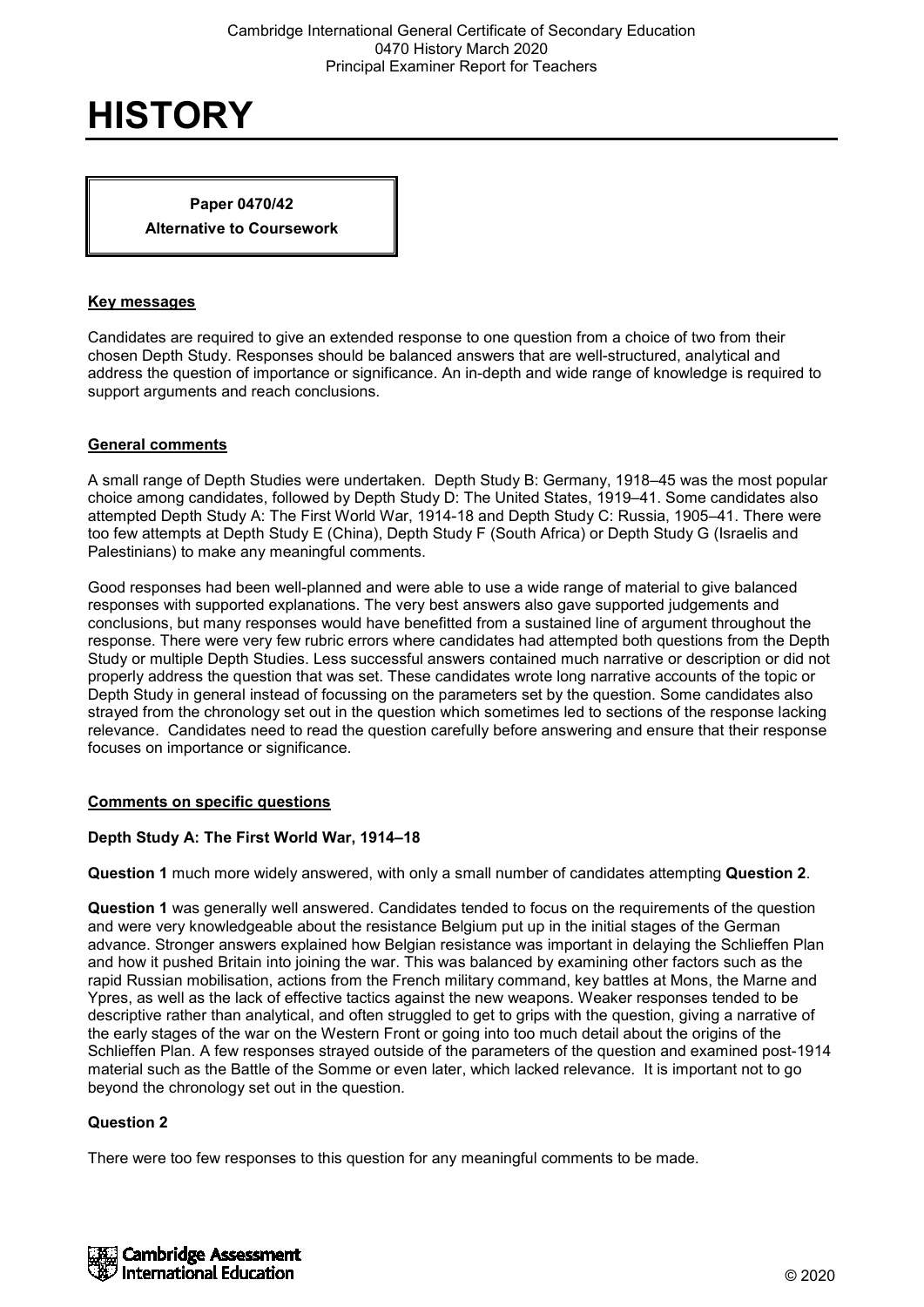## **Depth Study B: Germany, 1918–45**

## **Question 3** and **Question 4** were both answered by many candidates.

**Question 3** was generally well answered. Many candidates were aware of the nature of informing in Nazi Germany and how it was used by the Gestapo and the SS police state to keep control of the civilian population by encouraging ordinary German citizens to spy and inform on their neighbours about anything they might consider anti-Nazi activity. Some of the stronger responses also pointed out that many children were also used by school and Hitler Youth leaders to inform on their parents if they grumbled about Hitler and the Nazi Party. This was then balanced by examining other important factors that allowed Hitler to control Germany after 1933 such as the Reichstag Fire decree, the Enabling Act and the banning of political parties and trade unions, the use of SA and SS violence, concentration camps, the Hitler Youth, propaganda and the extension of control over the different German churches. The best answers explained the relative importance of these factors and used good examples to support. Weaker responses tended to either give narratives of many aspects of Nazi Germany without explicitly linking it to control or became confused over the term 'informer'. A small number of candidates examined too much material pre-1933, with some extending the chronology of their answer back to the early Weimar Germany period and the beginnings of the Nazi Party, which lacked relevance to this question.

**Question 4** saw some very strong responses, especially from candidates who had a wide and in-depth knowledge of how the Nazis dealt with the economic problems in Germany. The best responses focussed well on Schacht's New Plan and Goering's Four-Year Plan and the use of public works' schemes, rearmament, the reintroduction of conscription and the later striving for economic autarky. A few of the best responses also examined how the Nazis helped peasant farmers with the Reich Food Estate and provided workers with certain benefits through the Strength Through Joy and Beauty of Labour organisations. Balance was often provided by examining a plethora of alternative factors which were significant in strengthening Nazi rule between 1934 and 1939, such as the SS and police organisations, the Night of the Long Knives, the propaganda machine led by Goebbels, the Nazi policies imposed on young Germans, women and families and many others. There were some strong and convincing explanations provided by candidates, who measured the relative significance of the different factors and provided well-selected examples to support their conclusions. Less successful responses were, as in **Question 3**, often narratives of the whole Nazi period, with a few candidates examining the entire Weimar period. It is vital that candidates read the question carefully.

## **Depth Study C: Russia, 1905–41**

Several centres attempted this Depth Study. Only **Question 5** was attempted in any significant number.

**Question 5** had some strong responses, although many answers could have been improved. A small number of candidates got to grips with the focus in the question and explained how important the Russo-Japanese War was in causing instability in Russia up to 1914. Many cited the socio-economic problems caused by the war and often included the Bloody Sunday incident as a direct consequence of this, explaining how this led to the increase in anti-tsarist feeling in the Russian population and the subsequent 1905 Revolution. This was then balanced by examining a range of other factors, including the nature of the autocracy, the peasant land issue, the authoritarian nature of Stolypin's premiership and the limits to the October Manifesto. Other responses would have been improved by much greater contextual knowledge and good supporting examples, and by explicitly assessing significance more in their answers.

## **Question 6**

There were too few responses to this question for any meaningful comments to be made.

## **Depth Study D: The United States, 1919–41**

This was the second most popular topic, with **Question 8** generating many more responses than **Question 7**.

**Question 7** proved challenging for a number of candidates. Candidates, overall, appeared to see this question as a question on intolerance in general, as opposed to one specifically about why the Ku Klux Klan increased their popularity and membership in the USA in the 1920s. This led to many narrative and descriptive responses that lacked analysis and struggled to address relative importance. There were some stronger answers that demonstrated a good knowledge and understanding of the problems caused by increasing immigration in the early twentieth century, especially those that linked it to the competition for low